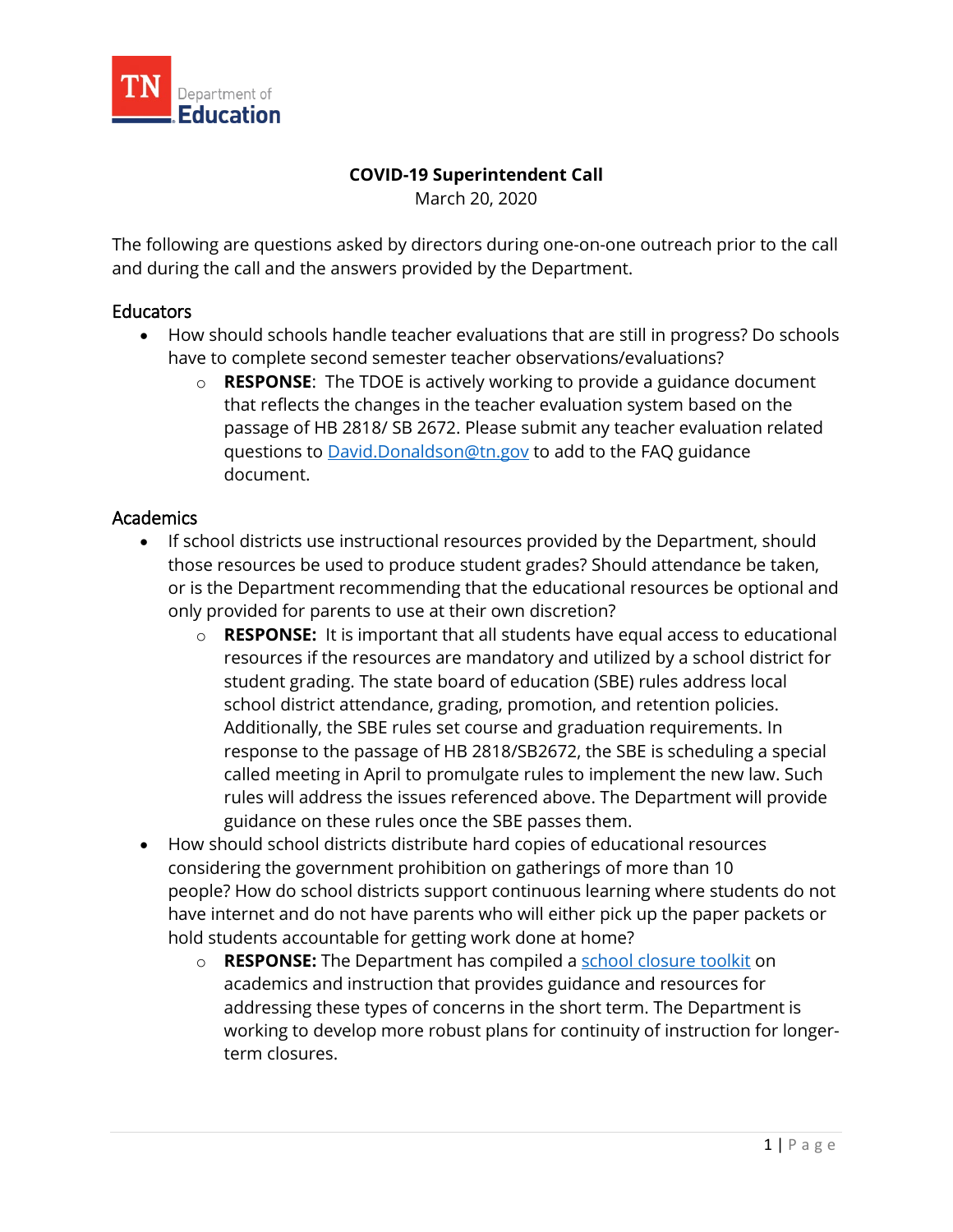

- School districts are working to keep children engaged with learning by whatever means possible. Can you say more about the Department's planned online resources?
	- o **RESPONSE:** The Department's school closure [toolkit for Academics](https://www.tn.gov/content/dam/tn/education/health-&-safety/School%20Closure%20Toolkit%20-%20Academics.pdf) and instruction provides a starting point for districts in terms of both print and online resources. The Department will be exploring additional options for a long-term plan for instructional continuity.

# School Closures, Instructional Day Requirements, and Waivers

- When will school districts know if Governor Lee will extend closings and for how long will school districts be asked or required to close?
	- o **RESPONSE:** At this time, there have been varying return dates reported by school districts across the state. It is too early to predict what is necessary to keep schools and communities safe. However, the Department is committed to providing direction to superintendents no later than Friday, March 27<sup>th</sup> regarding potential extension of the recommendation for school closures.
- Do school districts have to submit a waiver request now?
	- o **RESPONSE:** Pursuant to HB 2818/SB2672 that passed late last week, the Commissioner will be granting a blanket waiver for all instructional days missed due to COVID-19 and the tornado and severe weather that impacted middle Tennessee on March 3. If school districts choose to use any stockpile days they have left for closures due to COVID-19 or the tornado, they should simply update district calendars in EIS in the same way they document the use of a stockpile day for inclement weather. For school days missed due to COVID-19 after stockpile days are exhausted, please code each missed instructional day in EIS as "waiver" until schools re-open. Once schools reopen, submit one waiver notification that includes all days missed due to COVID-19 or tornado. For more information, see [this FAQ document on](https://www.tn.gov/content/dam/tn/education/health-&-safety/FAQs_on_School_Closure_COVID-19_Guidance_3.17.20.pdf)  [school closure.](https://www.tn.gov/content/dam/tn/education/health-&-safety/FAQs_on_School_Closure_COVID-19_Guidance_3.17.20.pdf)

#### Continuity of Instruction Plans (CIPs)

- Are school districts required to submit a CIP for TDOE approval and if so, what kind of detail is the Commissioner looking for with school district CIPs? If school districts ask teachers to provide resources and make objective-based modules available to students throughout the closure, but there is no expectation of holding students accountable for completing them, they are ungraded, and "attendance" is not taken, does that still require the submission of a CIP?
	- o **RESPONSE:** Pursuant to HB 2818/SB2672 that passed late last week, the Commissioner will be granting a blanket waiver for all instructional days missed due to COVID-19 and the tornado and severe weather that impacted middle Tennessee on March 3. There is no requirement to submit a CIP for those days to be waived. The TDOE is working to develop more robust best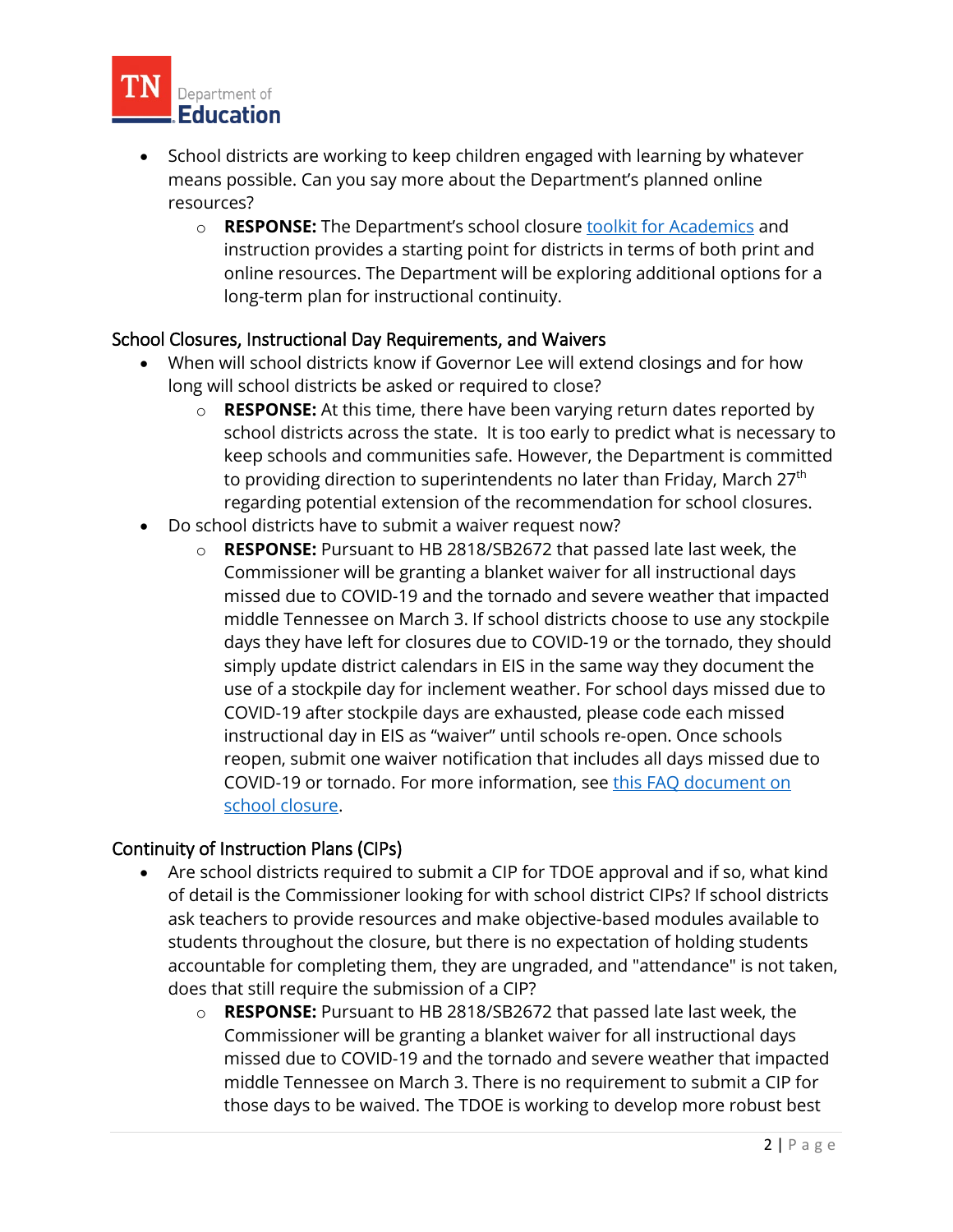

practice guidance for CIPs for longer-term closures. School districts can find additional guidance on this topic on the TDOE website in the [toolkit for](https://www.tn.gov/content/dam/tn/education/health-&-safety/School%20Closure%20Toolkit%20-%20Academics.pdf)  [Academics.](https://www.tn.gov/content/dam/tn/education/health-&-safety/School%20Closure%20Toolkit%20-%20Academics.pdf)

# Students with IEPs

- For IEP meetings, can districts mandate that parents and/or their children come in person to the school to ensure districts stay within compliance with IDEA?
	- o **RESPONSE:** The IDEA requires that the child's IEP be reviewed periodically, but not less than annually, to determine whether the annual goals for the child are being achieved; and revise the IEP, as appropriate. LEAs should make every attempt to conduct annual IEP team meetings during periods of school closure. However, IEP Teams are not required to meet in person while schools are closed. If there is a need to an IEP meeting, the parent of a child with a disability and a public agency may agree to use alternative means of meeting participation requirements, such as video conferences and conference calls. Further, if changes need to be made to the IEP, the parent of a child with a disability and the public agency may agree not to convene an IEP Team meeting for the purposes of making those changes, and instead may develop a written document to amend or modify the child's current IEP. In addition, when conducting IEP Team meetings and placement meetings, the parent of a child with a disability and a public agency may agree to use alternative means of meeting participation requirements, such as video conferences and conference calls. If an evaluation of a student with a disability requires a face-to-face assessment or observation, the evaluation would need to be delayed until school reopens. IEP team meeting timelines may be extended only if: 1) The LEA has reasonably determined the use of virtual technology is not a suitable method of conducting the required meeting; or 2) Information necessary for the IEP team's deliberation is not attainable due to recommendations of the state or local health departments.
	- o For more information, refer to this toolkit for supporting special populations [during school closure](https://www.tn.gov/content/dam/tn/education/health-&-safety/School_Closure_Toolkit-Special%20Populations.pdf) on TDOE's website.
- What guidance is there related to legal compliance with IDEA when it comes to providing instruction for all students?
	- o **RESPONSE:** On March 21, 2020, the U.S. Department of Education (DOE) released additional [guidance](https://www2.ed.gov/about/offices/list/ocr/frontpage/faq/rr/policyguidance/Supple%20Fact%20Sheet%203.21.20%20FINAL.pdf?utm_content=&utm_medium=email&utm_name=&utm_source=govdelivery&utm_term=) regarding serving students with disabilities. The guidance stated that while many schools are choosing to move to virtual instruction, some educators have been reluctant to provide any distance instruction because they believe that federal disability law presents insurmountable barriers to remote education. DOE states that this is simply not true. Schools should not opt to close or decline to provide distance instruction, at the expense of students, to address matters pertaining to services for students with disabilities. Rather, school systems must make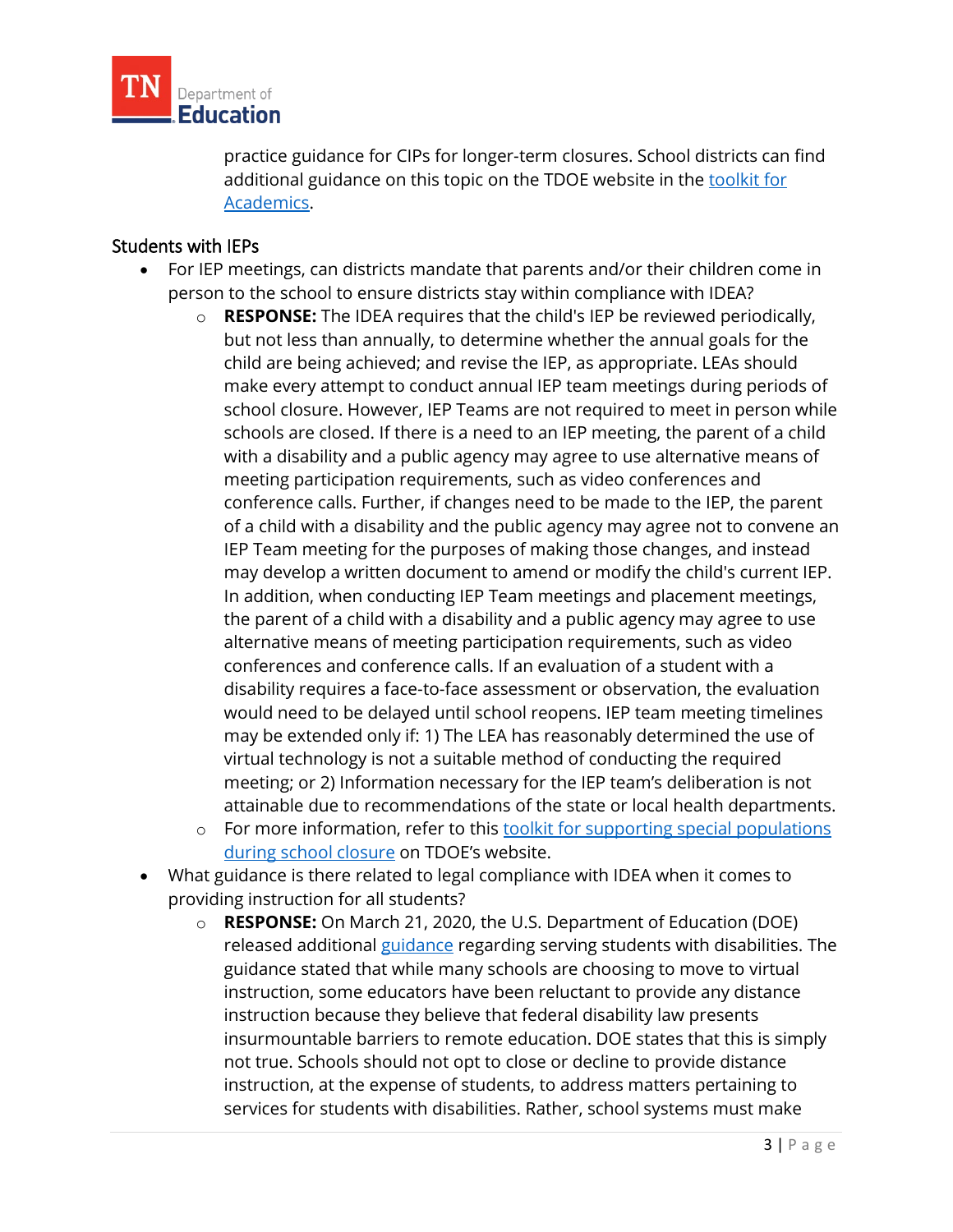

local decisions that take into consideration the health, safety, and well-being of all their students and staff. **To be clear: ensuring compliance with the Individuals with Disabilities Education Act (IDEA), Section 504 of the Rehabilitation Act (Section 504), and Title II of the Americans with Disabilities Act should not prevent any school from offering educational programs through distance instruction.** The Department is prepared to help school districts provide virtual instruction in a manner that is accessible to all students. For more information, refer to this toolkit for supporting [special populations during school closure](https://www.tn.gov/content/dam/tn/education/health-&-safety/School_Closure_Toolkit-Special%20Populations.pdf) on TDOE's website.

#### Graduation, Credits and Credit Recovery

- What should districts do for student report card grades?
	- o **RESPONSE:** The SBE rules address local school district attendance, grading, promotion, and retention policies. Additionally, the SBE rules set course and graduation requirements. In response to the passage of HB 2818/SB2672, the SBE is scheduling a special called meeting in April to promulgate rules to implement the new law. Such rules will address the issues referenced above. The Department will provide guidance on these rules once the SBE passes them.
- Can you provide an update related to pass/fail grades for high school credit classes vs. numeric grades?
	- o **RESPONSE:** The state board of education (SBE) rules address local school district attendance, grading, promotion, and retention policies. Additionally, the SBE rules set course and graduation requirements. In response to the passage of HB 2818/SB2672, the SBE is scheduling a special called meeting in April to promulgate rules to implement the new law. Such rules will address the issues referenced above. The Department will provide guidance on these rules once the SBE passes them.

#### Graduation Requirements

- What happens if districts lose the 4th quarter?
	- o **RESPONSE:** The SBE determines graduation requirements. At this point, districts should work to allow students to graduate without summative assessments, including the required college entrance exam (ACT/SAT). The SBE rules address local school district attendance, grading, promotion, and retention policies. Additionally, the SBE rules set course and graduation requirements. In response to the passage of HB 2818/SB2672, the SBE is scheduling a special called meeting in April to promulgate rules to implement the new law. Such rules will address the issues referenced above. The TDOE will provide guidance on these new rules once the SBE passes them. For more information, refer to the forthcoming FAQ document regarding assessment and accountability on the TDOE website.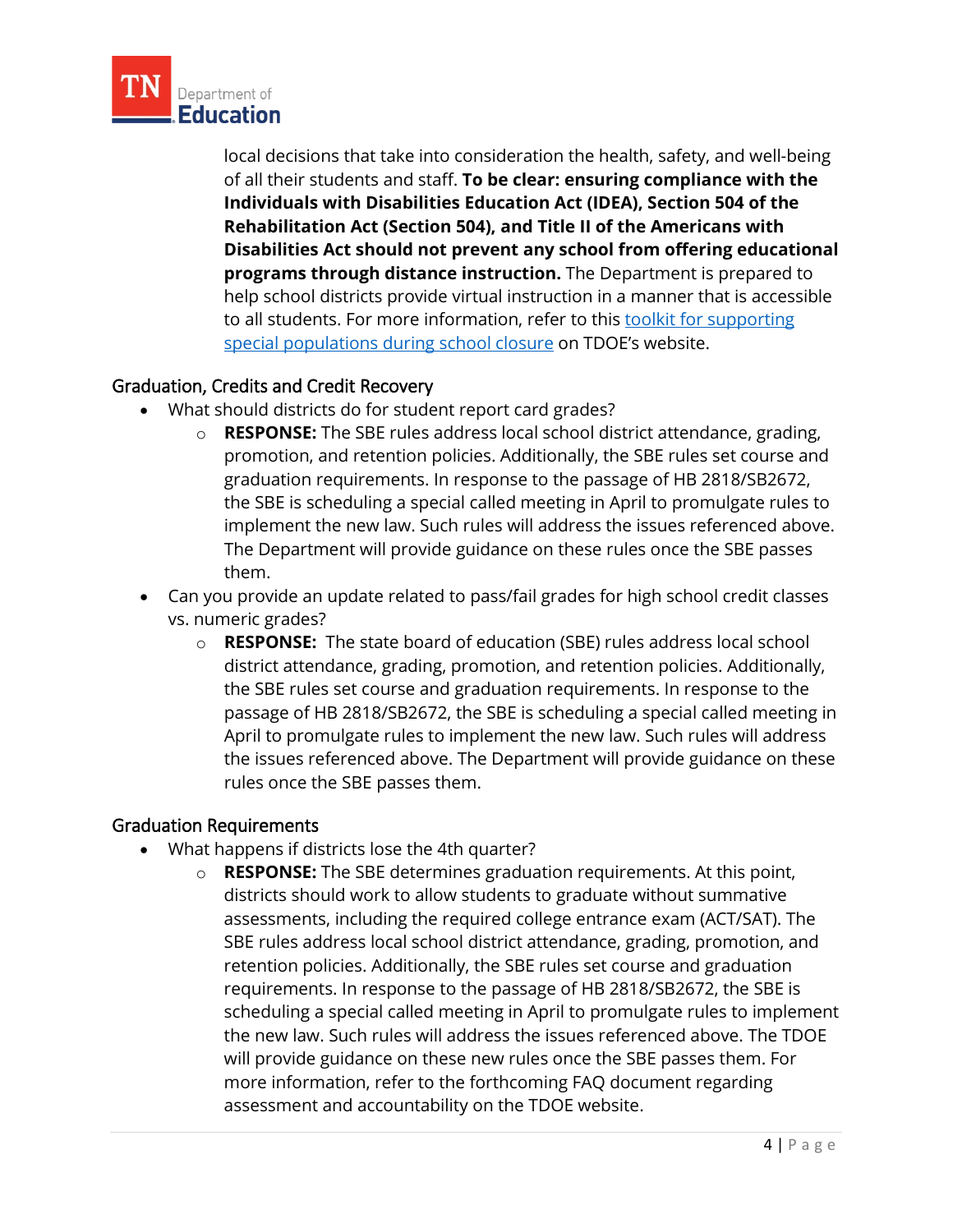

- How will seniors graduate if there is no 4th quarter?
	- o See response above.
- If districts let a senior graduate and they do not take certain courses, will THEC allow them to come into their university without doing remediation, etc.?
	- o See response above.
- Does the Department anticipate altering the high school graduation requirements (presumably w/ the SBE) or allow district to give students credit for classes based on the reduced instruction this semester? If the former, does that mean that underclass cohorts for the next few years will have altered graduation requirements as well?
	- o See response above.

# Credit Recovery

- Will the Department alter the guidance on credit recovery, including the monitoring requirement?
	- o **RESPONSE:** According to Tennessee State Board of Education High School Policy 2.103 in 7b, "Local boards of education shall develop credit recovery program rules, regulations, and processes. These policies shall be formally adopted by the local board of education..." Additionally, in 7c iii guidance is provided for local boards to set requirements including, but not limited to, attendance, discipline, availability of coursework, availability of space, appropriate progress, and grades.
- What guidance do you have for students who would need credit recovery to be promoted or graduate?
	- o See response above.

#### Accountability and Assessment

- It appears that HB 2818 will no longer require students to take a postsecondary readiness examination. School districts know that postsecondary readiness will be most important well after the COVID19 threat. Can you provide an update on opportunities for juniors to take the ACT going forward?
	- o **RESPONSE:** The Department is currently working with ACT to explore possible options, including the current planned state testing date of April 21. The Department will communicate more information in the coming weeks. At this time, the Department is working with ACT and anticipate offering additional testing dates. At a minimum, juniors who are not able to test later this spring or summer will be able to utilize the October Senior Retake day. This option will be available for students who successfully tested in the spring or summer and students that will be testing for the first time in the fall. For more information, refer to the forthcoming FAQ document regarding assessment and accountability on the TDOE website.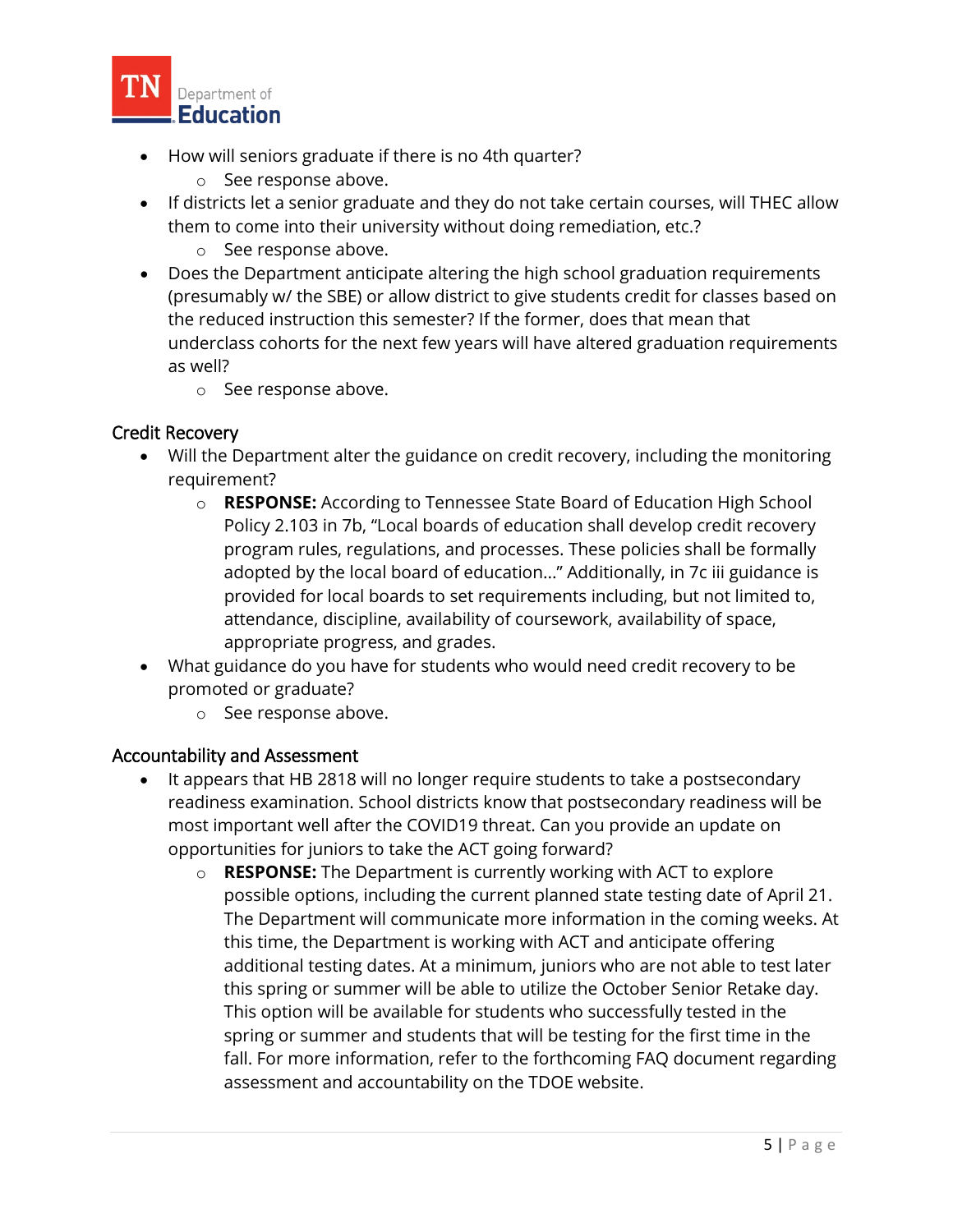

## Finance

- Suggestion: Thinking about BEP for next year, I suggest using month 6 numbers for month 7.
	- o **RESPONSE:** The suggestion is appreciated. The General Assembly passed legislation this week (HB 2818/SB2672) that will ensure districts experience no adverse fiscal actions on state funding allocations. The TDOE will continue to work with partners and oversight entities to determine the appropriate adjustments to ensure this intent is fully met.
- Can you say more about the revisions made to the FY 2021 budget?
	- o **RESPONSE:** The budget that the Governor proposed directs funds into relief for tornado and COVID-19 related programs. Please note, however, that the budget will be reviewed again by the legislature in the summer. For more information, please see the Department's [Finance School Funding in Event of](https://www.tn.gov/content/dam/tn/education/health-&-safety/Finance%20School%20Funding%20in%20Event%20of%20a%20Closure%20COVID-19%20Guidance.pdf)  [a School Closure FAQ.](https://www.tn.gov/content/dam/tn/education/health-&-safety/Finance%20School%20Funding%20in%20Event%20of%20a%20Closure%20COVID-19%20Guidance.pdf)
- What can the Department say about next year's budget?
	- o **RESPONSE:** The General Assembly passed the budget this week, emphasizing response needs to the COVID-19 pandemic and tornado responses. An overview may be accessed [here.](http://onthehill.tnjournal.net/wp-content/uploads/2020/03/FY21-Amendment-Overview-Schedule-FINAL.pdf) Please note, however, that the budget will be reviewed again by the legislature in the summer. For more information on district funding guidance, please see the Department's [Finance School](https://www.tn.gov/content/dam/tn/education/health-&-safety/Finance%20School%20Funding%20in%20Event%20of%20a%20Closure%20COVID-19%20Guidance.pdf)  [Funding in Event of a School Closure FAQ.](https://www.tn.gov/content/dam/tn/education/health-&-safety/Finance%20School%20Funding%20in%20Event%20of%20a%20Closure%20COVID-19%20Guidance.pdf)
- Will there be a cut to this year's BEP funding?
	- o **RESPONSE:** There will be no cuts to BEP funding. Funding is based on prior year data, and payments will continue as scheduled. Please note that, if needed, the calculation for BEP payments may be adjusted depending on the length of closures. For more information, please see the Department's [Finance School Funding in Event of a School Closure FAQ.](https://www.tn.gov/content/dam/tn/education/health-&-safety/Finance%20School%20Funding%20in%20Event%20of%20a%20Closure%20COVID-19%20Guidance.pdf)
- How can districts pay hourly staff if all stockpile days are exhausted?
	- o **RESPONSE:** This is a local decision and ultimately up to the local school board.
- School districts do not receive BEP funds from the state in May or July. Is there a way to advance some BEP funds during the month of July for the '20-'21 school year to districts who have a low fund balance and need the cash for summer salaries, opening-the-school-year monies (schools start at the end of July), etc.? The reason for that is districts anticipate sales tax collections to drop, and it will hurt a district's cash flow.
	- o **RESPONSE:** Right now, there is no mechanism in place to do that, but the TDOE will examine this option. As a reminder, district's 3% fund balances may be used in these cases to support fiscal needs. For more information, please see the Department's **Finance School Funding in Event of a School** [Closure FAQ.](https://www.tn.gov/content/dam/tn/education/health-&-safety/Finance%20School%20Funding%20in%20Event%20of%20a%20Closure%20COVID-19%20Guidance.pdf)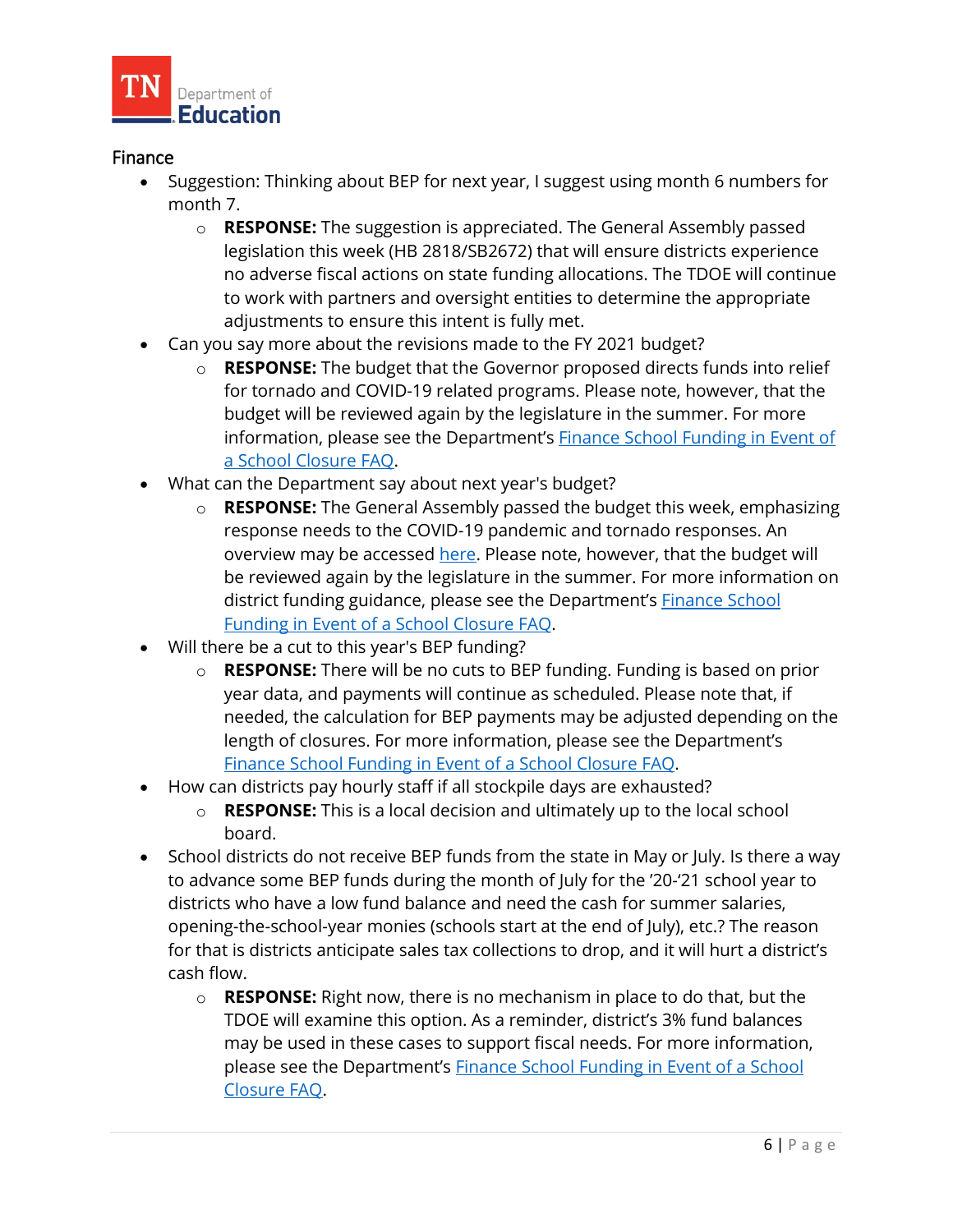

• How will school closures affect teacher pay?

**RESPONSE:** Personnel plans for teachers should comply with T.C.A. § 49-5- 716, which states:

*A teacher, including a teacher on preapproved leave or other type of leave, shall not be charged with a day of leave for any day on which the teacher's school or the school district is closed due to natural disaster, inclement weather, serious outbreak of contagious illness, or other unexpected event.*

# **Technology**

Internet and device access

- What guidance does the Department have around the lack of internet access for students/families?
	- o **RESPONSE:**
	- o Wireless Options
		- Verizon Wireless: Verizon Wireless is currently under state contract, and devices are \$0 cost. Service is \$35/month for high utilization and \$24/month for low utilization.
		- T-Mobile: There is currently a \$0 cost for devices and a \$35/month per user for unlimited bandwidth.
		- Comcast: Comcast currently has a program for low-income families to obtain internet service. This service is normally \$10/month (Internet Essentials program). However, under COVID guidelines, Comcast is waiving the cost for two (2) months. This does not provide super highspeed internet, but does provide basic access. Information related to this is provided below.
	- o Device Options
		- The TDOE is currently working with Dell, Microsoft, and SHI as a reseller to provide low-cost options across manufacturers.
		- Comcast also has devices under their Internet Essentials program. More information can be found at: https://corporate.comcast.com/press/releases/internet-essentialslow-income-broadbandcoronavirus-pandemic.
		- The average cost for devices will be between \$100-\$149 per device.
		- Options for lease are limited due to financing conditions and no guarantee on equipment quality on return.
	- o Refer to the [FAQ on IT Resources](https://www.tn.gov/content/dam/tn/education/health-&-safety/ITResourcesCOVID-19Guidance.pdf) for more information.
- Continuing to meet instructional goals during a long-term closure will be very difficult for rural districts. Technology equipment and reliable internet services are not available to many students. What guidance does the Department have around these issues?
	- o See above response.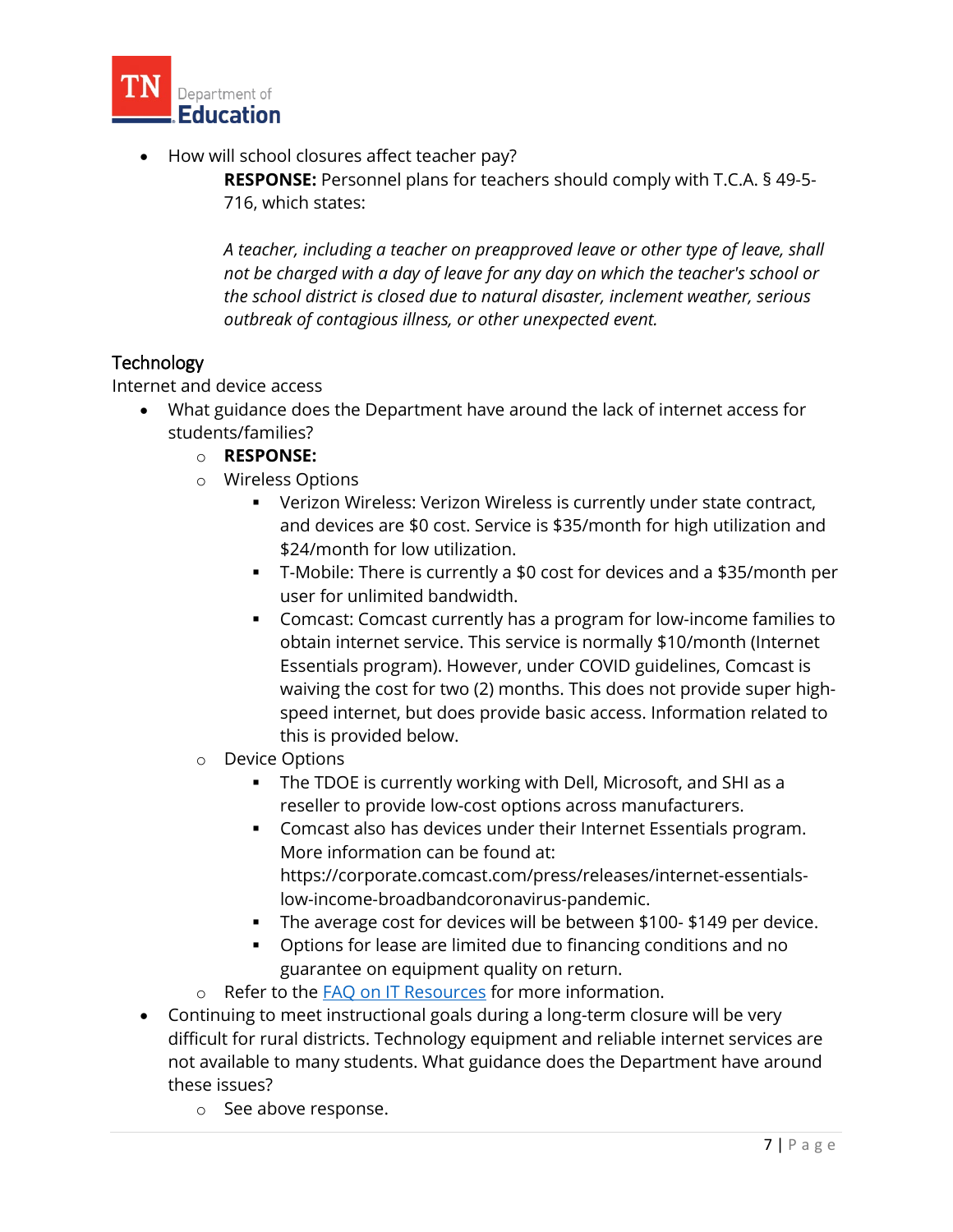

- Will it be required to pay for additional filtering for devices if they are sent home (about \$7 per student).
	- o **RESPONSE:** To continue to provide students with proper internet controls and follow CIPA requirements, filtering controls would still be necessary. Two options include:
		- **Utilize free products deployed through mobile device management** for endpoint content filtering (e.g.: Cisco Umbrella is currently being offered for free).
		- Use existing VPN access into the school system to leverage controls already in place.
		- The TDOE will continue to explore additional supports in this area.
- Please provide more information related to efforts regarding collaborating with cell phone providers to open up hot spots for internet access. The free 2 months require a credit card to be charged at the end of the 2 months, which some families may not be able to provide.
	- o **RESPONSE:** The TDOE has been in contact with all major internet providers to determine potential options for districts, schools, and families and will continue to update the **FAQ on IT Resources** with more information as available.

## **Staffing**

- Can school districts pay non-licensed employees even if they do not require them to work?
	- o **RESPONSE:** The Tennessee Department of Education (TDOE) stands ready to support all school districts during the COVID-19 pandemic. Because local school board policy and unique facts make dramatic differences in analyzing any situation, the TDOE advises each school district to consult with the local school board attorney for specific legal advice regarding employment matters during the COVID-19 pandemic.

The TDOE has received many questions regarding school district staffing decisions during school closures due to COVID-19. Although the TDOE has some regulatory authority over local school districts with regard to certain issues, it is a common misconception that the TDOE has supervisory or administrative control over all local school district operations.

Pursuant to T.C.A § 49-2-203, a local board of education has the authority to "manage and control all public schools established or that may be established under its jurisdiction." Also, T.C.A. § 49-2-301, states specifically that, each local board of education is authorized to employ a director of schools." Local school district employees, including teachers, principals, and non-licensed employees are hired by the local director of schools. Therefore,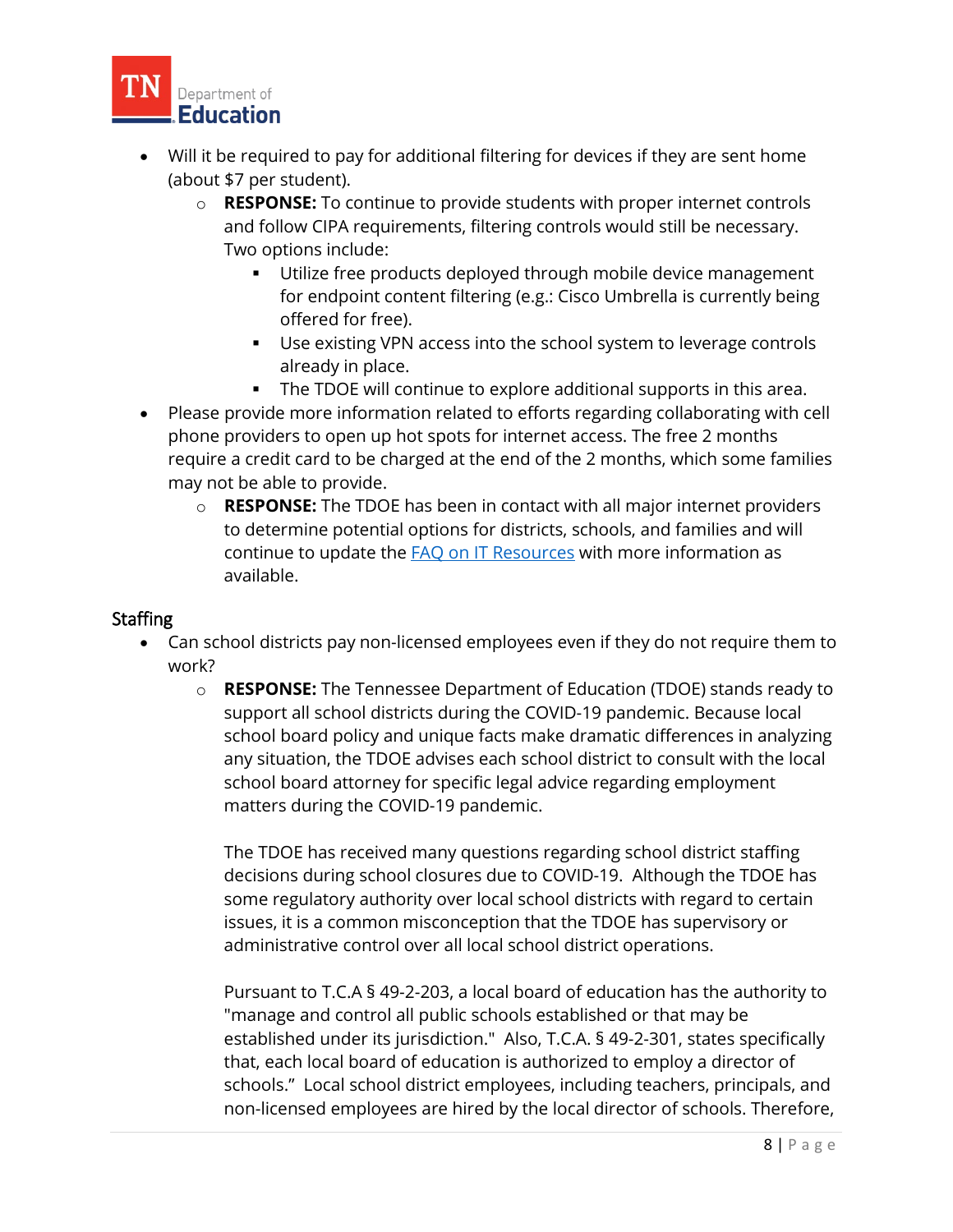

only the director of schools and the local board of education, through local board policies, may address personnel matters such as staffing decisions during school closures.

The top priority for school districts during the COVID-19 pandemic is to continue serving their communities while keeping students, staff, and their families safe. To do this, the TDOE recommends that every school district work with their local board attorney to develop a school personnel plan for the school closure that includes procedures for both teachers and nonlicensed employees.

The plan should address whether non-licensed employees are laid off, redeployed to perform other critical work during the school closure, or paid without being required to work.

The plan should also specify if teachers and other licensed employees are required to transition their work in the traditional classroom setting to work supporting continuity of instruction plans that provide students educational services in non-traditional ways, including through online platforms and other methods of distance learning. The plan for teachers should comply with T.C.A. § 49-5-716, which states:

*A teacher, including a teacher on preapproved leave or other type of leave, shall not be charged with a day of leave for any day on which the teacher's school or the school district is closed due to natural disaster, inclement weather, serious outbreak of contagious illness, or other unexpected event.*

The plan must also safeguard the rights of all employees provided in state and federal law, including the Americans with Disabilities Act (ADA) and the Family Medical Leave Act (FMLA). The United States Equal Employment Opportunity Commission (EEOC) has issued new guidance on the pandemic and the ADA found here: [https://www.eeoc.gov/facts/pandemic\\_flu.html.](https://www.eeoc.gov/facts/pandemic_flu.html)

The following links provide helpful guidance from the U.S. Department of Labor:

- *Preparing Workplaces for COVID-19* - <https://www.osha.gov/Publications/OSHA3990.pdf>
- *COVID-19 or Other Public Health Emergencies and the FMLA* <https://www.dol.gov/agencies/whd/fmla/pandemic>

In addition, the plan must ensure adherence to the guidance of the Centers for Disease Control and Prevention (CDC), the Tennessee Department of